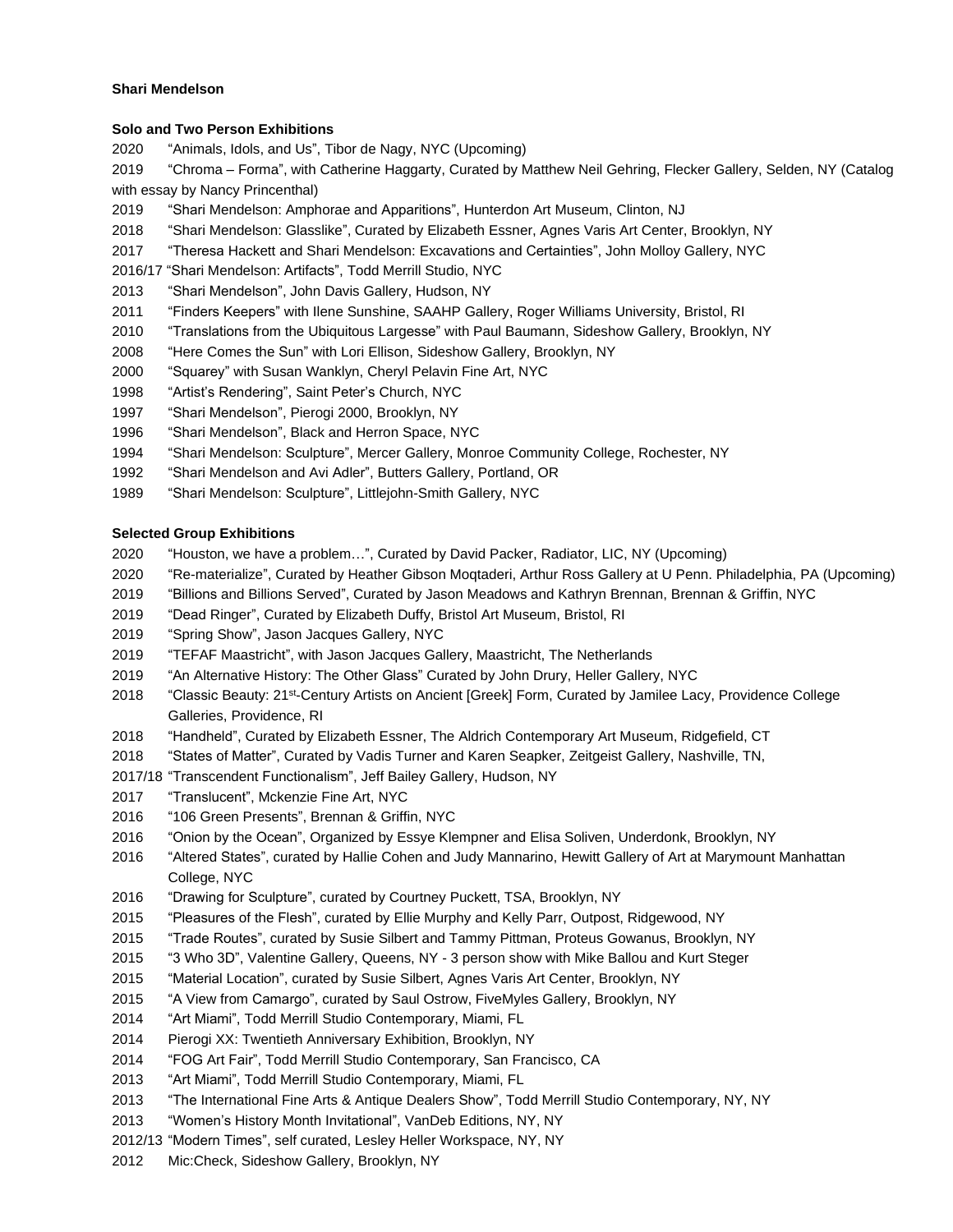- "Beautiful Garbage", curated by Portia Munson, BYRDCLIFFE Kleinert/James Center for the Arts, Woodstock, NY
- "Freecycle", curated by Beatriz Olivetti, Jackson 1, Long Island City, NY
- "Small Scupture (by Big People)", curated by Kate Teal, Big & Small/Casual Gallery, Long Island City, NY
- "Studio for the Absurd Goodbye Amsterdamn", curated by Virginia Pierrepont, M55 Gallery, Long Island City, NY
- "Trash Talk", curated by Lisa Dahl, Art Connects New York/Spattered Columns, NY, NY
- "Discourse Matters", Dolphin Gallery, Kansas City, MO
- "Marie Celeste", curated by Liza Statton, Artspace, New Haven, CT
- "Williamsburg 2000", curated by Larry Walczak, Art 101, Brooklyn, NY
- "Upcycled", curated by Barbara Lubliner, Ernest Rubenstein Gallery, NY, NY
- "It's All Good", Sideshow Gallery, Brooklyn, NY
- "Works on Paper", Big & Small/Casual Gallery, Long Island City, NY
- "Mendelson, Agid, Markley", curated by Mery Lynn McCorkle and Tom Jancar, Jancar Gallery, Los Angeles, CA
- "Transform/Transmute", curated by Kendall Baker, The Visceglia Gallery, Caldwell College, Caldwell, NJ
- "Radiant", curated by Carleen Sheehan, The Center Gallery, Fordham University, NYC
- "Tikkunim"*,* Curated byTamar Benzikry-Stern, Howard House Fine Art, Seattle WA.
- "In-Site", curated by Jerelyn Hanrahan, Governors Island, NY
- "Surfactant", Rupert Raven Contemporary, Newark, NJ
- "Geometric Abstraction", Mckenzie Fine Art, NYC
- "Supermarket 2008", Konstnärshuset , Stockholm, Sweden
- "Punchbowl", Metaphor Contemporary Art, Brooklyn, NY
- 2007 "The Seed Project ", Winkelman Gallery, NYC
- "Pillow Talk", curated by Mery Lynn McCorkle, Ruth Bachofner Gallery, Santa Monica, CA
- "Medium Rare: Works on Paper", Sarah Bowen Gallery, Brooklyn, NY
- "All the Numbers I Know", curated by Meredith McNeal, The Rotunda Gallery, Brooklyn, NY
- "200 Drawings: Annie Herron Selects form the Pierogi Flat Files", Carlsbad Museum and Art Center, Carlsbad, NM
- "Mind's Eye", curated by Mery Lynn McCorkle, SolwayJones, Los Angeles, CA
- "4-SQUARE", curated by Annie Herron and Larry Walczak, eyewash@Fish Tank Gallery, Brooklyn, NY
- "Recession 2003 \$99 Show", curated by Tim Thyzel, Cynthia Broan gallery, NYC
- "Atmosphere", Metaphor Contemporary Art, Brooklyn, NY
- "Funky Abstraction", curated by Jonathon Wahl and Linda Levit, Elsa Mott Ives Gallery, NYC
- "Round/Rounded", curated by Don Voisine, Konos, Brooklyn, NY
- "Aether" (traveling exhibition), curated by Linn Meyers, Untitled (Space Gallery) Gallery, New Haven, CT Miller Gallery at Carnegie Mellon University, Pittsburgh,PA
- "Cross Pollination" , curated by MeryLynn McCorkle and Susan Joyce, Holland Tunnel Gallery, Brooklyn, NY, Los Angeles Arboretum, Los Angeles, CA
- "Out of Hibernation", Im n Il, Brooklyn, NY
- "Selections", Eyewash, Brooklyn, NY
- "Rage for Art", Pierogi 2000, Brooklyn, NY
- "Valentine '99", curated by Annie Herron and Larry Walczak, Eyewash, Brooklyn, NY
- "Translucent", Transamerica Pyramid Lobby Gallery, San Francisco, CA
- "The Art Exchange Show", Adam Baumgold, NYC
- "Visible/Invisible", White Box Gallery, Philadelphia, PA- catalog
- "Art on Paper", Weatherspoon Art Gallery, University on North Carolina at Greensboro, Greensboro, NC
- "New York Drawers-The Pierogi 2000 Flat Files", Gasworks, London, England
- "New York Drawers-The Pierogi 2000 Flat Files", Cornerhouse, Manchester, England
- "Parallel Universes", curated by Amy Cheng, 8th floor Gallery, NYC
- "Redefinitions: A View From Brooklyn", Main Art Gallery, California State university, Fullerton, Fullerton, CA-catalog
- "Hair Do", curated by Nancy Brett, The Work Space, NYC
- "Surface and Shadow: Abstraction Revisited", Islip Art Museum, East Islip , NY
- "Current Undercurrent: Working in Brooklyn", Brooklyn Museum of Art, Brooklyn, NY
- "...Just what do you think you're doing Dave?", Williamsburg Art and Historical Center, Brooklyn, NY
- "The Art Exchange Show", Annie Herron Productions, NYC
- "On Air", curated by Paul Villinski, Saint Peter's Church, NYC
- "Informed Choices", The Rotunda Gallery, Brooklyn, NY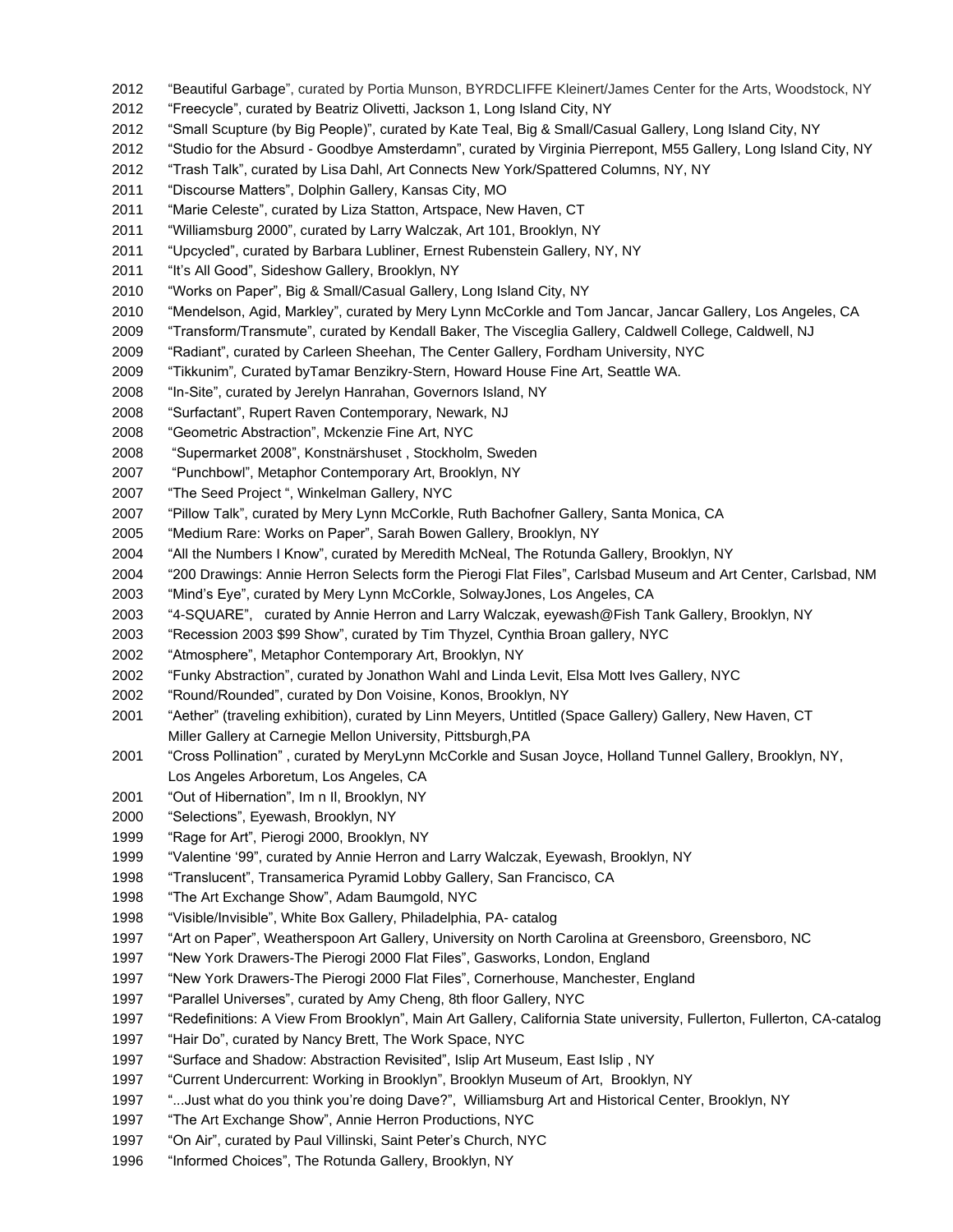- 1996 "The Art Exchange Show", NYC
- 1996 "Multiples" Pierogi 2000, Brooklyn, NY

## **Fellowships and Awards**

- 2019 Pilchuck School of Glass, Visiting Artist, Stanwood, WA
- 2018 Yaddo Residency, Saratoga Springs, NY
- 2018 The MacDowell Colony Residency, Peterborough, NH
- 2017 John Simon Guggenheim Memorial Foundation Fellowship
- 2017 NYSCA/NYFA Artist Fellowship from the New York Foundation for the Arts
- 2017 Toledo Museum of Art, GAPP Residency, Toledo, Ohio
- 2015 Corning Museum of Glass, Visiting Artist Residency, Corning, NY
- 2014 BAU Institute/Camargo Foundation Residency, Cassis, France
- 2014 Urban Glass Visiting Artist Fellowship Residency, Brooklyn, NY
- 2011 New York Foundation for the Arts Fellowship
- 1997 New York Foundation for the Arts Fellowship
- 1990 Yaddo Residency, Saratoga Springs, NY
- 1989 The Pollock-Krasner Foundation
- 1987 New York Foundation for the Arts Fellowship

# **Selected Collections**

Carnegie Museum of Art, Pittsburgh, PA Toledo Museum of Art, Toledo, OH Museum of Fine Arts, Houston, TX RISD Museum, Providence, RI Museum of Fine Arts, Boston, MA Museum of Old and New Art, Tasmania, AU U.S. State Department British Airways Cooper-Hewitt National Design Museum, NY, NY Hood Museum of Art, Hanover, NH

### **Education**

1986 MFA State University of New York at New Paltz, New Paltz, New York

1984 BFA Arizona State University, Tempe, Arizona

1981 Munson William Proctor Art Institute, Utica, New York

## **Curatorial Projects**

2012/13 "Modern Times", Lesley Heller Workspace, NY, NY 2005 "Medium Rare: Works on Paper", Sarah Bowen Gallery, Brooklyn, NY

### **Selected Bibliography**

*Architectural Digest,* "Inside TEFAF Maastricht's Fine Art and Design Wonders", Dan Thawley, March 19, 2019 *Deliciousline.org,* "Shari Mendelson: Glasslike", Suzanne Unrein, November 1, 2018 *TheGreatFires.com, "*Shari Mendelson's Radiant Glow at Urban Glass", Steve Rivera, October 30, 2018 *Modern Magazine,* "Shari Mendelson at Urban Glass", Anna Talley, October 17, 2018 *Hyperallergic.com,* "The Pursuit of Art, 2017", Thomas Micchelli, December 30, 2017 *Hyperallergic.com,* "Perfection of Form, Color, Space and Light", Thomas Micchelli, October 14, 2017 *Hyperallergic.com,* "Shari Mendelson: Message in a Bottle", Stephen Maine, December 24, 2016 *The New York Times,* "Old Collides with Not So Old at the Armory", Roberta Smith, January 22, 2016 u*pcyclist.co.uk,* "Artefacts made from plastic bottles by Shari Mendelson", March 8, 2016